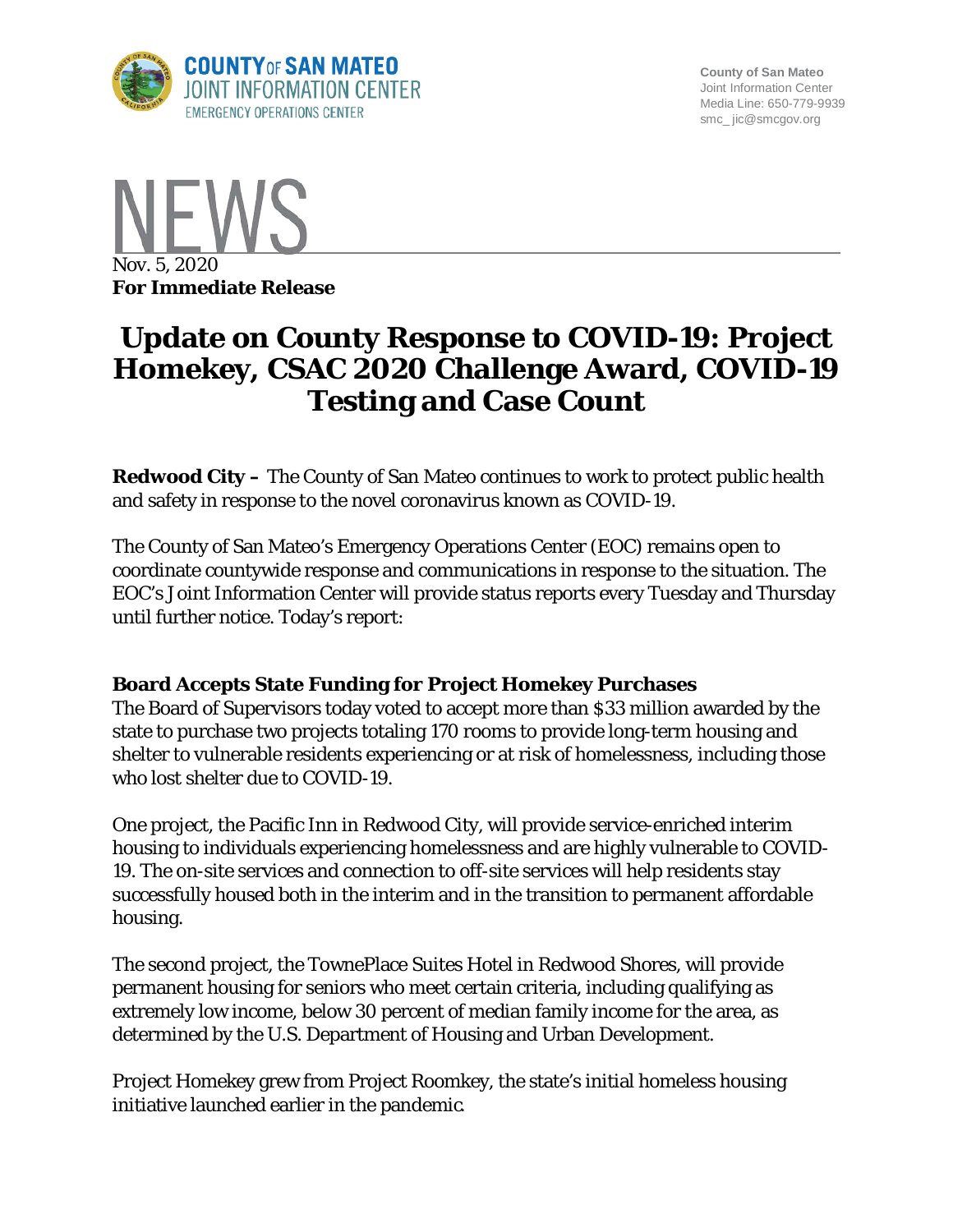See full news release [here](https://cmo.smcgov.org/press-release/oct-29-2020-state-awards-county-33-million-house-homeless)

### **Great Plates Serves 3,000, Funding Extended through November The Great Plates program reached a significant milestone, recently having served it's 3,000th client.**

Great Plates has been delivering meals since May to older adults in San Mateo County who are at heightened risk due to COVID-19 and are unable to obtain or prepare meals on their own while sheltering in place during the coronavirus outbreak.

To see if you qualify, call (800) 675-8437 or visit [http://smcgov.org/food.](http://smcgov.org/food) The program is currently set to expire Nov. 8 unless the state extends it. However, the County has committed to continuing the program through the end of the month.

#### **CSAC Recognizes County's Digital Inclusion Pilot for Students During COVID-19**

The California State Association of Counties (CSAC) announced San Mateo County's digital inclusion pilot plan as a Merit Award recipient in the 2020 Challenge Awards which spotlights the most innovative programs developed by California counties.

The County's pilot plan addresses the lack of internet connectivity for school-aged youth in three high-need school districts which became urgent when the COVID-19 pandemic prompted education to go online. Through a public-private partnership and the use of GIS, connectivity intervention zones were identified and three solutions were created.

The pilot program was launched in August 2020, and in the first week, county subsidized T-Mobile access points were distributed to 275 students. By November 2020, the county is expected to connect 972 out of 1,241 (78 percent ) impacted students living within the boundaries of the three school districts using a combination of SMC Public Wi-Fi nodes, "Drive- Fi" sites, and subsidized service from Internet service providers.

See more information about CSAC 2020 Challenge Awards recipients at <https://www.counties.org/post/2020-challenge-award-recipients>

#### **County Manager's Media Briefing on YouTube**

The Nov. 4, 2020, media briefing on the County of San Mateo's response to COVID-19 hosted by San Mateo County Manager Mike Callagy can be viewed at <https://youtu.be/mKcVf6CP48A>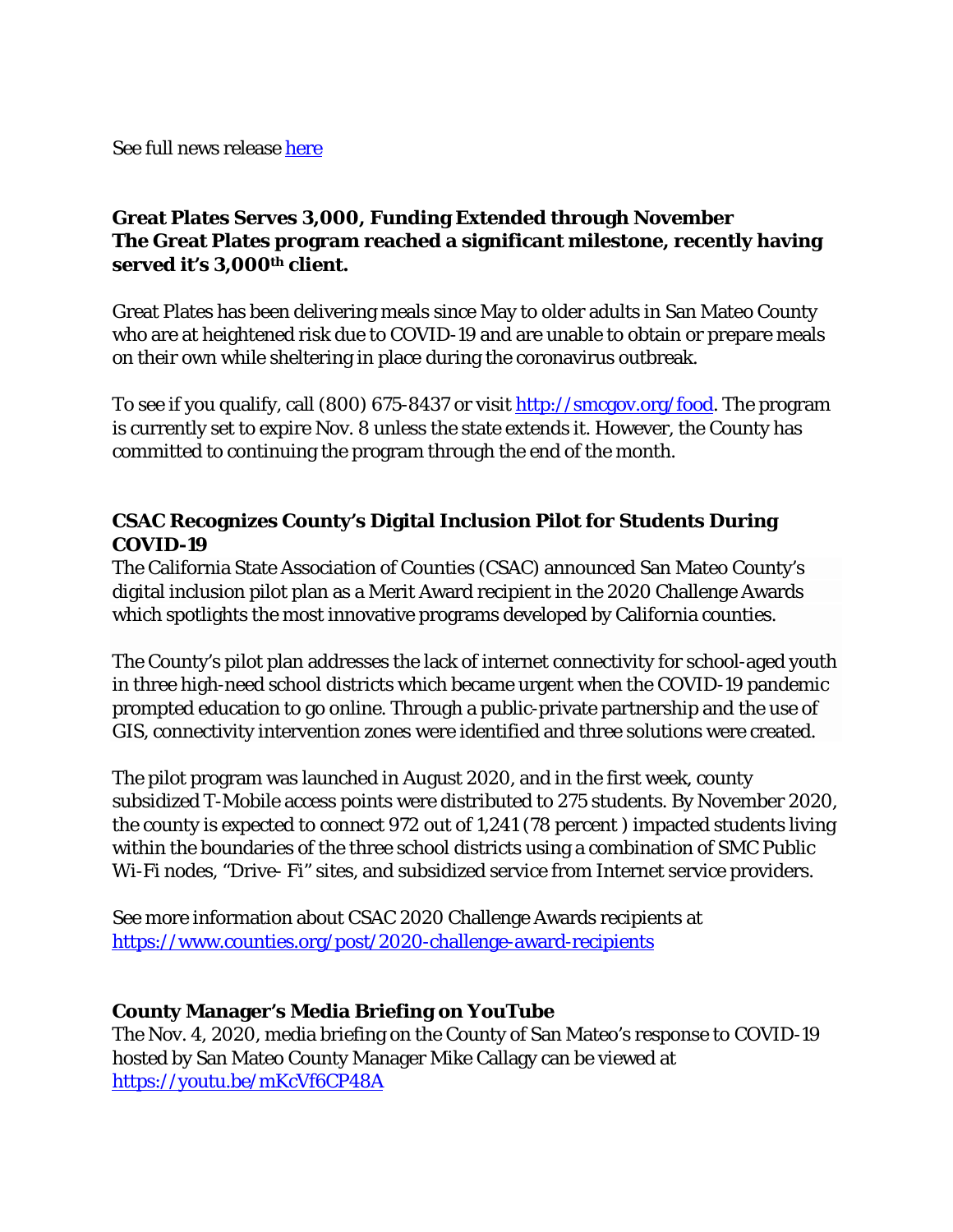Subscribe to the County's YouTube channel at <https://www.youtube.com/user/sanmateocountygov>

#### **Accessible COVID-19 Testing Available for Adults and Children**

Whether you're concerned because of your job or your living situation, or you're afraid you've been exposed, or if you're just worried about COVID-19, testing is a wise choice and is available in San Mateo County.

The COVID-19 diagnostic test is safe, easy and at no-cost to you regardless of which testing site you choose. Adults age 18 and over can schedule a test Tuesdays through Saturdays at the **San Mateo County Event Center** or at a rotating series of neighborhood locations. Days and times are listed below.

### **Testing for Adults and Children at San Mateo County Event Center**

The County and its testing partner Curative Inc. are offering no-cost, selfadministered oral swab COVID-19 testing for children age 5 and older at the San Mateo County Event Center.

Testing is open by appointment to all families that live in San Mateo County with children ages 5 and older. Appointments for the drive-through testing are available weekdays from 1 to 8 p.m. and can be made [here.](https://www.smcgov.org/covid-19-testing-options-children)

## **Adult Testing at Neighborhood Locations**

Testing for COVID-19 is also available at mobile operations that rotate among five communities Monday through Friday for everyone 18 and older who lives or works in San Mateo County.

See the schedule below for Nov. 6 - 10 and make an appointment at least seven days in advance at [Project Baseline.](https://bit.ly/2xk73OL)

**East Palo Alto, 9 a.m. – 3 p.m., Nov. 6** 2160 Euclid Avenue

**Daly City, 9 a.m. – 4 p.m., Nov.9 & 10** Jefferson Union High School District Office 699 Serramonte Boulevard

Remember: If you don't have access to the internet, an on-site volunteer may be able to help you register and get tested.

Information on testing options, including at the San Mateo Event Center and at neighborhood mobile sites in San Mateo County, can be found at https:/[/www.smcgov.org/testing.](http://www.smcgov.org/testing)